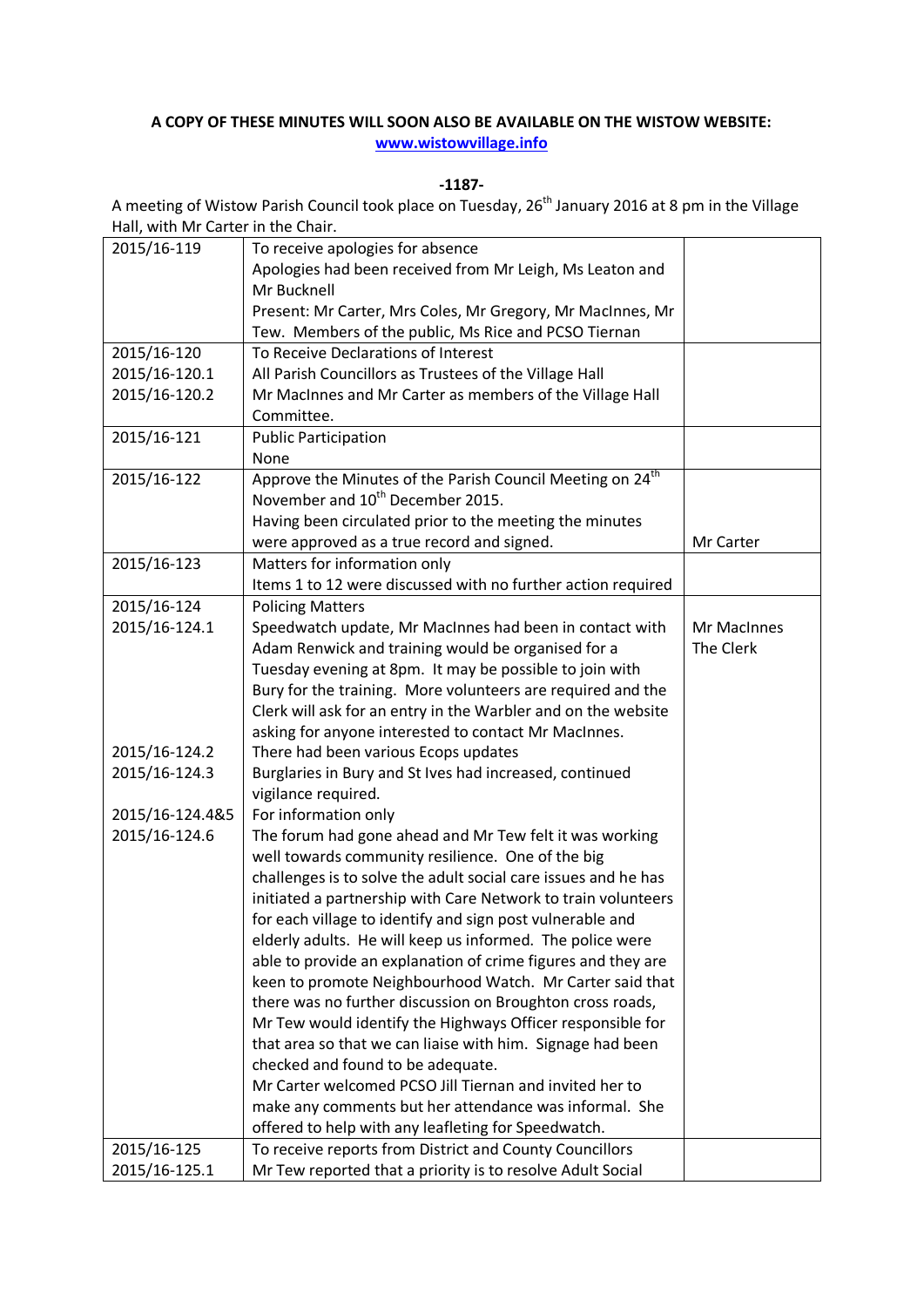|               | $-1188-$                                                                 |                 |
|---------------|--------------------------------------------------------------------------|-----------------|
|               | care in the County. £31m of cuts will be made and this                   |                 |
|               | means there will be a reduction in services. Cuts will take              |                 |
|               | effect in May and it is likely that the impact will be felt in           |                 |
|               | July. Discussions on Council Tax are ongoing and decisions               |                 |
|               | will be made at the Full Council Meeting in February.                    |                 |
|               | Neither Mr Bucknell nor Mrs Curtis were present.                         |                 |
| 2015/16-126   | a) The Financial Statement and Cashflow to end of January                |                 |
|               | was approved                                                             |                 |
|               | b) payment of the following was approved                                 |                 |
|               | Paid in December                                                         |                 |
|               | Clerk's salary<br>£224.07                                                |                 |
|               |                                                                          |                 |
|               | Clerk's expenses<br>£15.62                                               |                 |
|               | HDC playground rent<br>£100.00                                           |                 |
|               | January                                                                  |                 |
|               | Village Hall rent<br>£100.00                                             |                 |
|               | P Coles Salary<br>£170.39                                                |                 |
|               | P Coles expenses<br>£ 10.00                                              |                 |
|               | LGS Services, payroll<br>£ 19.80                                         |                 |
|               | <b>BB Living Places</b><br>£429.89                                       |                 |
|               | c) Income in December refund of overpaid tax £269.60 and                 |                 |
|               | interest on Barclays account 63p. Income for January                     |                 |
|               | £532.26 from PCC for grass cutting and water in cemetery.                |                 |
|               | d) It was agreed to close the Cambridge Building Society                 |                 |
|               | Account as it was no longer fit for purpose. The funds                   |                 |
|               | would be paid into the Barclays business saver until an                  |                 |
|               | alternative account is found.                                            |                 |
|               | e) It was agreed to make a donation of £100 each to The                  |                 |
|               | Village Hall Committee towards the cost of the projector and             |                 |
|               | Wistow in Bloom towards the cost of spring planting.                     |                 |
| 2015/16-127   | Correspondence                                                           |                 |
| 2015/16-127.1 | Clerk and Mr Carter to review response to Mr Cheesman.                   | Clerk/Mr Carter |
| 2015/16-127.2 | Information from HDC regarding grounds maintenance to be                 |                 |
|               | held for next grass season.                                              |                 |
| 2015/16-127.3 | Information on Clean for the Queen had been received, the                |                 |
|               | Clerk would ask WI if they were to be involved, request                  | Clerk           |
|               | some equipment from Mrs Curtis and submit information to                 |                 |
|               | the website and Warbler.                                                 |                 |
| 2015/16-128   | To consider any Planning Applications received and planning              |                 |
|               | related issues                                                           |                 |
| 2015/16-128.1 | None received                                                            |                 |
| 2015/16-128.2 | Planning consultations would arrive by email from 1 <sup>st</sup> April. |                 |
| 2015/16-128.3 | The Planning Forum at HDC had been very informative and                  |                 |
|               | more were scheduled. There was a discussion on the                       |                 |
|               | benefits of having a local plan and it was agreed that it                | Mr Carter       |
|               | would be worth revisiting the benefits for Wistow.                       |                 |
| 2015/16-129   | <b>Highways Report/Traffic Matters</b>                                   | Mr Leigh        |
| 2015/16-129.1 | Mr Tew would pass on his contact for MVAS for Mr Carter                  | Mr Tew, Mr      |
|               | and Mr Leigh to consider.                                                |                 |
| 2015/16-129.2 | Mr Carter                                                                |                 |
|               | which he had done. He had also been asked to try and alert               |                 |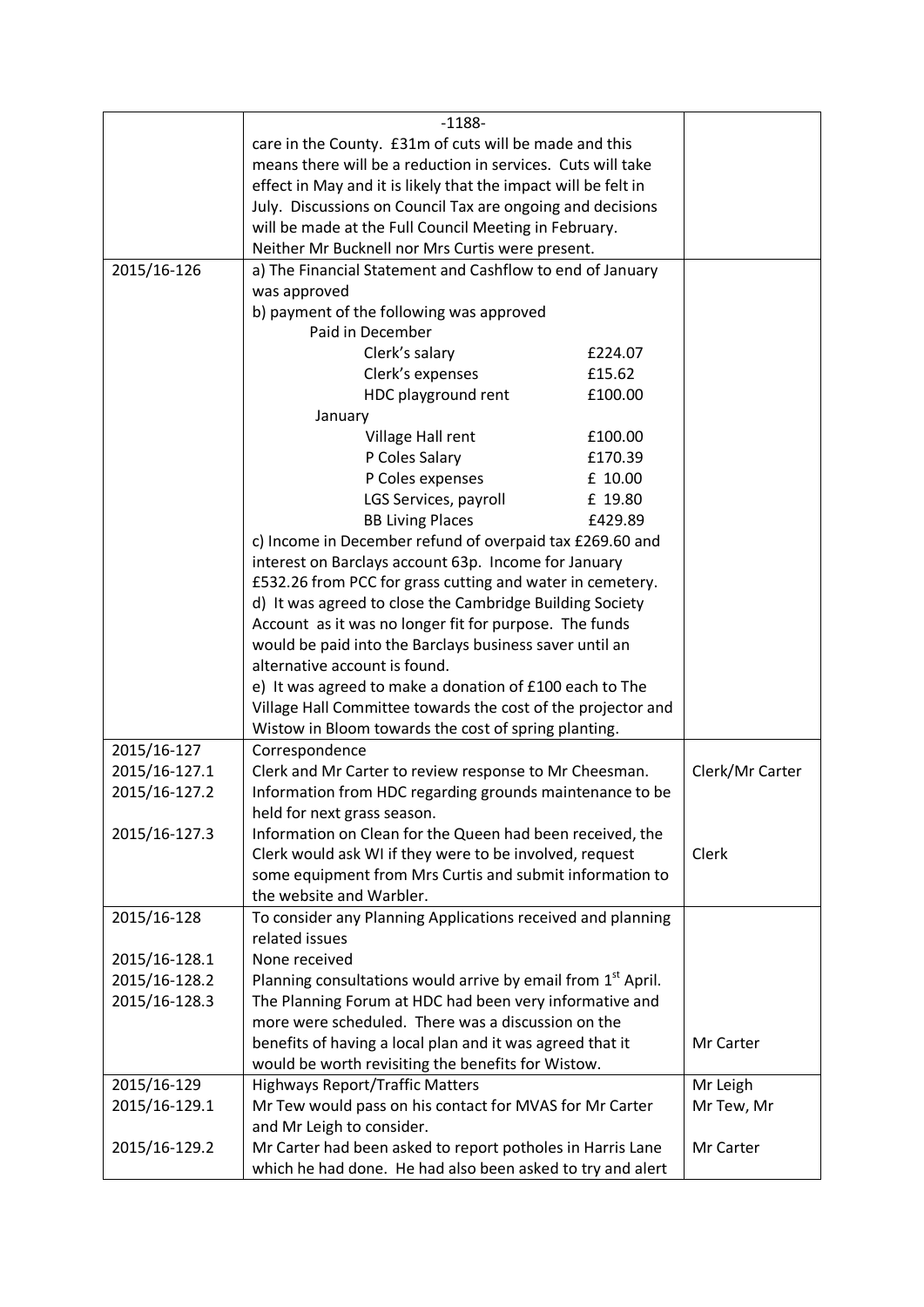|               | $-1189-$                                                                                                          | Clerk           |
|---------------|-------------------------------------------------------------------------------------------------------------------|-----------------|
|               | dog walkers to the early pairing of birds to avoid                                                                |                 |
|               | disturbance. The Clerk would submit to website and                                                                |                 |
| 2015/16-129.3 | Warbler.                                                                                                          |                 |
|               | Community Gritting Scheme noted.                                                                                  |                 |
| 2015/16-130   | <b>Maintenance Issues</b>                                                                                         |                 |
| 2015/16-130.1 | Mr Burton is working on his list of work at the playground as                                                     |                 |
|               | weather permits.                                                                                                  |                 |
| 2015/16-130.2 | Risk assessment forms are outstanding for November,                                                               |                 |
|               | December and January. Weekly inspections should be being                                                          | Clerk           |
|               | done from January. The Clerk would contact Bury PC                                                                |                 |
|               | regarding tree inspections and there is little appetite for                                                       |                 |
|               | topple tests.                                                                                                     |                 |
|               | Progress was being made on the replacement of the aerial                                                          |                 |
|               | runway and another meeting would be held on 4 <sup>th</sup> February.                                             |                 |
|               | Mr Carter was looking into grant funding.                                                                         |                 |
| 2015/16-130.3 | Mr Carter had been through the grass cutting contract and                                                         |                 |
|               | he and the Clerk would highlight the issues and send to CGM                                                       | Mr Carter/Clerk |
|               | for further discussion.                                                                                           |                 |
| 2015/16-130.4 | Ongoing issues with street lights were being addressed with                                                       | Clerk           |
|               | Mr Tew's help. Quote was being chased but unable to start                                                         |                 |
|               | survey into addition light in Manor Street without costs.                                                         |                 |
| 2015/16-131   | <b>Administration issues</b>                                                                                      |                 |
| 2015/16-131.1 | There is no chance of recovery of money paid to D Tonks.                                                          |                 |
|               | No further action to be taken.                                                                                    |                 |
| 2015/16-131.2 | Complaints procedure, ongoing, should be ready for                                                                | Mr Carter       |
|               | adoption at AGM.                                                                                                  |                 |
| 2015/16-131.3 | Mr Carter had approached someone to take on internal                                                              | Mr Carter/Clerk |
|               | auditor's role and they had agreed. Details to Clerk and                                                          |                 |
|               | Clerk to provide guide.                                                                                           |                 |
| 2015/16-131.4 | Ms Rice had come along tonight with a view to taking on a                                                         |                 |
|               | role with the Parish Council.                                                                                     |                 |
| 2015/16-131.5 | Both Playground leases had now been signed and returned.                                                          |                 |
| 2015/16-132   | Precept for 2016/17                                                                                               |                 |
| 2015/16-132.1 | Information on the band D charge to cover the precept had                                                         |                 |
|               | been received. £50.46 per household.                                                                              |                 |
| 2015/16-133   | Working parties feedback and updates                                                                              |                 |
| 2015/16-133a  | Litter - Mr MacInnes reported that concrete blocks on the                                                         |                 |
|               | Raveley bends had not been removed and he was struggling                                                          | Clerk           |
|               | with the arrangements. Clerk to ask Mrs Curtis to help.<br>There had been complaints that the dog poo problem had |                 |
|               | become much worse. There is little we can do other than                                                           |                 |
|               |                                                                                                                   | Mr Carter       |
|               | make people aware and vigilant. Mr Carter would put up<br>some more signs.                                        |                 |
| 2015/16-133b  | Countryside-Mr Gregory had nothing to report. The Clerk                                                           |                 |
|               | passed him a file of information.                                                                                 |                 |
| 2015/16-133c  | Village Hall - Mr MacInnes and Mr Carter, new equipment                                                           |                 |
|               | was a success. Poker night next event.                                                                            |                 |
| 2015/16-135   | Monthly Audit                                                                                                     |                 |
|               | Mr MacInnes for January and Mr Carter for March.                                                                  |                 |
|               |                                                                                                                   |                 |